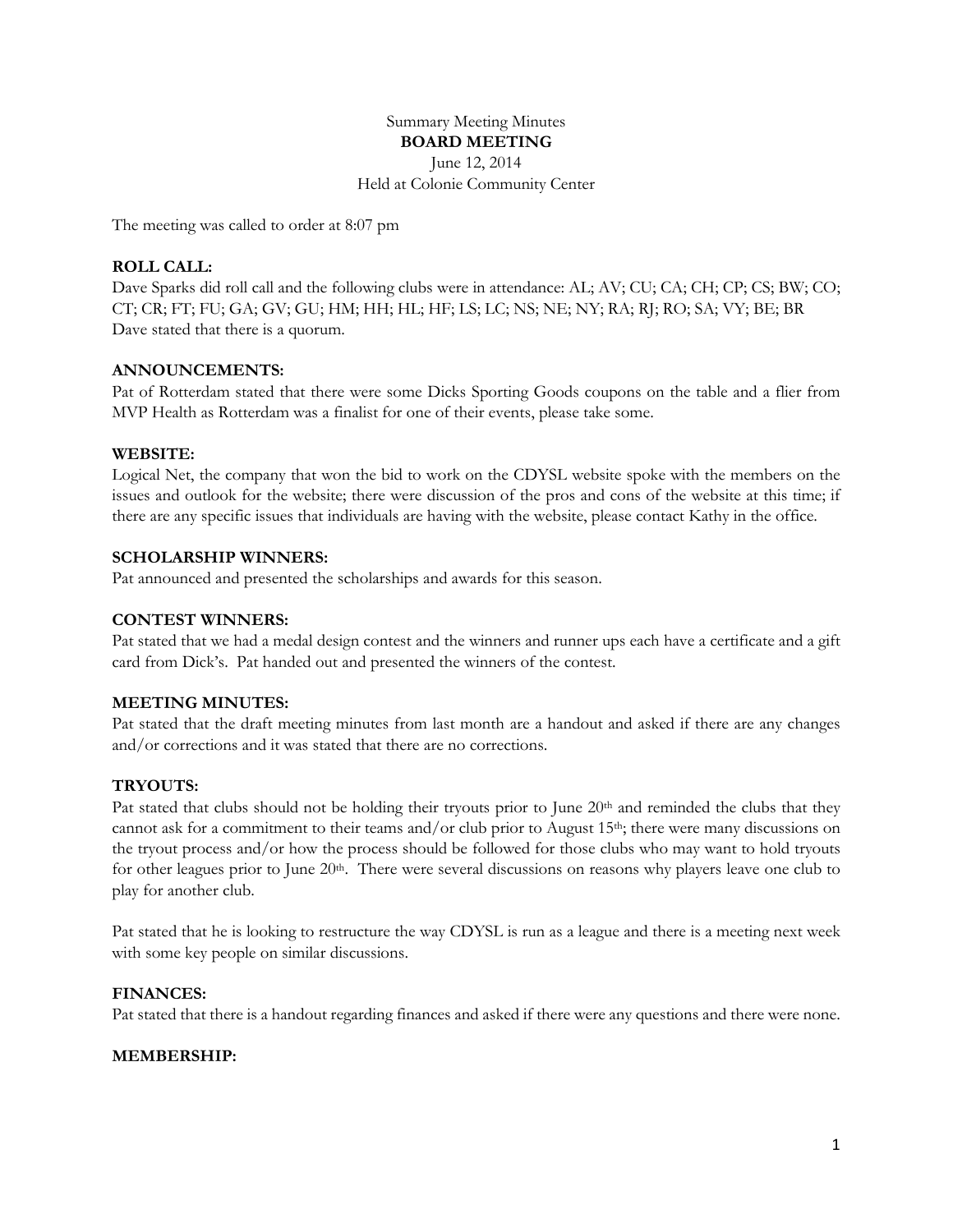Dave Sparks stated that there are two inquiries from two perspective new clubs. Stateline FC from Canaan and Mountaintop is from Windham and it would be a recreation only club. Right now no paper work has come into the office.

## **REFEREES:**

Pat reminded all that the office no longer assigns the referees and we do hear the complaints but the referee association is now assigning the referees; there were discussions on some of the issues that people have complaints on; it was noted that if a complaint isn't filed, we don't know there is a problem so if there are any issues that people are not happy about, please report this to the office so they can follow through on resolving some of these complaints. There were discussions on the referees being heckled by parents and coaches and this needs to stop especially the younger referees as they don't stay with the job because of the issues that they have to face.

#### **GAMES COMMITTEE: OVERVIEW:**

Pat stated the weather hasn't been too bad and the season is flowing smoothly; the website is getting better and so far things seem to be going well. Pat reminded all that the AGM will be held on August 10<sup>th</sup>; teams need to report their game scores and it was asked to remind their coaches to please report their game scores as soon as possible.

There were discussions with teams deciding they don't want to travel to some areas and those other teams are not getting in all of their games because of this; if the traveling is an issue, please reach out to Kathy and ask her to find neutral sites for these games to get played.

The medals are being handed out for U8's and U10's, please see Italo to get yours for your club.

# **EMPIRE CUP (June 28 & 29, 2014):**

Kathy stated that we need U15 Boys and Girls. We don't know what teams are at what venues at this time but we are working on it. If you have teams who want to complete, please sign up soon as we are getting ready to wrap up the scheduling and get the games under way.

#### **ENY:**

There were discussions on the ENYYSA AGM and the changes within ENYYSA; not sure if there will be any fee increases for next season but when we know, we will pass that information along to the members; there were lengthy discussions on the tryout notifications coming out through ENYYSA and the blasts that are being sent out via CDYSL with the web ads and whether they were contributing to email fatigue among club parents.. A motion was made to have the blasts discontinued and only sent to the club Presidents, however, this was voted down.

The CDYSL/ENYYSA representative said that he would talk with ENYYSA to ask them not to send Tryout Emails to CDYSL members. There was also discussion of the NY Elite Free Camp emails that were viewed as recruiting mechanisms. Pat said that an Executive Committee was looking into those emails.

#### **MISCELLANEOUS:**

Pat stated that we have a distinguished guest for a Mother of the Year award in attendance and that is Pat Dowse, President of the Rotterdam Soccer Club.

#### **OLD BUSINESS:**